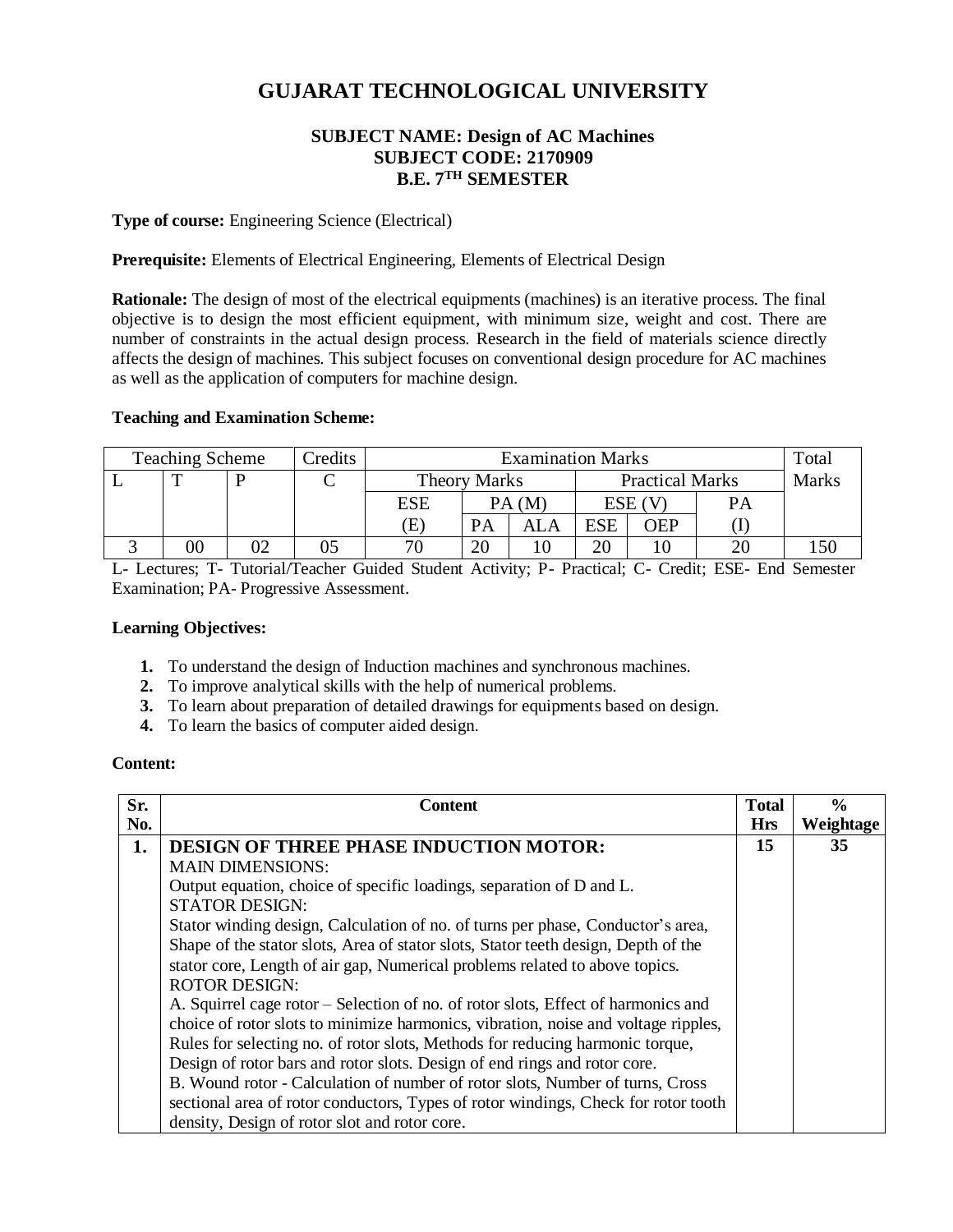|    | PERFORMANCE PARAMETERS EVALUATION:                                                  |    |    |
|----|-------------------------------------------------------------------------------------|----|----|
|    | No load current calculation, Stator and rotor resistance and reactance calculation, |    |    |
|    | Circle diagram, Dispersion coefficient – effect on maximum output power factor      |    |    |
|    | Design aspects for large size machine, High voltage machine, High speed             |    |    |
|    | machine.                                                                            |    |    |
|    | Design of submersible motors. Numerical problems based on above topics.             |    |    |
|    | Computer programs and flow charts based on above topics.                            |    |    |
| 2. | <b>DESIGN OF SINGLE PHASE INDUCTION MOTOR:</b>                                      | 6  | 15 |
|    | Design of main dimensions, Design of stator, Design of rotor, Design of             |    |    |
|    | auxiliary winding.                                                                  |    |    |
|    | PERFORMANCE PARAMETERS EVALUATION:                                                  |    |    |
|    | Rotor resistance, Stator resistance, Iron loss, Friction and Windage loss, Starting |    |    |
|    | torque, Circle diagram, Calculation of capacitance for maximum torque.              |    |    |
| 3. | <b>DESIGN OF SYNCHRONOUS MACHINE:</b>                                               | 15 | 35 |
|    | Output equation and design of main dimensions, Short Circuit Ratio (SCR) and        |    |    |
|    | its significance, Length of air gap and shape of pole face.                         |    |    |
|    | <b>ARMATURE DESIGN:</b>                                                             |    |    |
|    | Armature winding (Single layer and double layer), Number of armature slots,         |    |    |
|    | Slot dimensions, Length of mean turn, Calculation of armature resistance and        |    |    |
|    | reactance.                                                                          |    |    |
|    | <b>DESIGN OF FIELD SYSTEM:</b>                                                      |    |    |
|    | Design of magnetic circuit, Open circuit characteristic, Determination of full      |    |    |
|    | load field MMF, Design of field winding, Determination of direct                    |    |    |
|    | and quadrature axis synchronous reactance, Short circuit characteristics.           |    |    |
|    | <b>DESIGN OF TURBO ALTERNATORS:</b>                                                 |    |    |
|    | Main dimensions, Length of air gap, Stator & Rotor design.                          |    |    |
|    | Design considerations for low speed alternators and vertically operated             |    |    |
|    | alternator. Computer programs and flow charts based on above topics.                |    |    |
| 4. | APPLICATION OF FINITE ELEMENT METHOD IN DESIGN:                                     | 6  | 15 |
|    | Introduction to FEM, Application of FEM technique for design problems.              |    |    |
|    | Use of open source FEM software for 2D design. Computation of                       |    |    |
|    | performance parameters of machine using FEM software.                               |    |    |

**NOTE :** Minimum 30 to 40% weightage should be given to numerical problems in the theory exams.

#### **Suggested Specification table with Marks (Theory):**

| <b>Distribution of Theory Marks</b> |                |         |         |         |       |  |  |  |
|-------------------------------------|----------------|---------|---------|---------|-------|--|--|--|
| <b>R</b> Level                      | U <b>Level</b> | A Level | N Level | E Level | Total |  |  |  |
|                                     |                | 10      |         | 20      | 70    |  |  |  |

### Legends: R : Remembrance ;  $U =$  Understanding;  $A =$  Application;  $N =$  Analyze;  $E =$  Evaluate **(Revised Bloom's Taxonomy)**

**NOTE :** This specification table shall be treated as a general guideline for students and teachers. The actual distribution of marks in the question paper may vary slightly from above table

#### **Reference Books:**

- 1. A Course in electrical machine design A. K. Sawhney, Dhanpat Rai and Sons
- 2. Electrical machine design R. K. Agrawal, S.K. Kataria & Sons
- 3. Design of Electrical machines V. N. Mittle, Standard Publishers Distributors
- 4. Design and Testing of Electrical Machines M V Deshpande, PHI